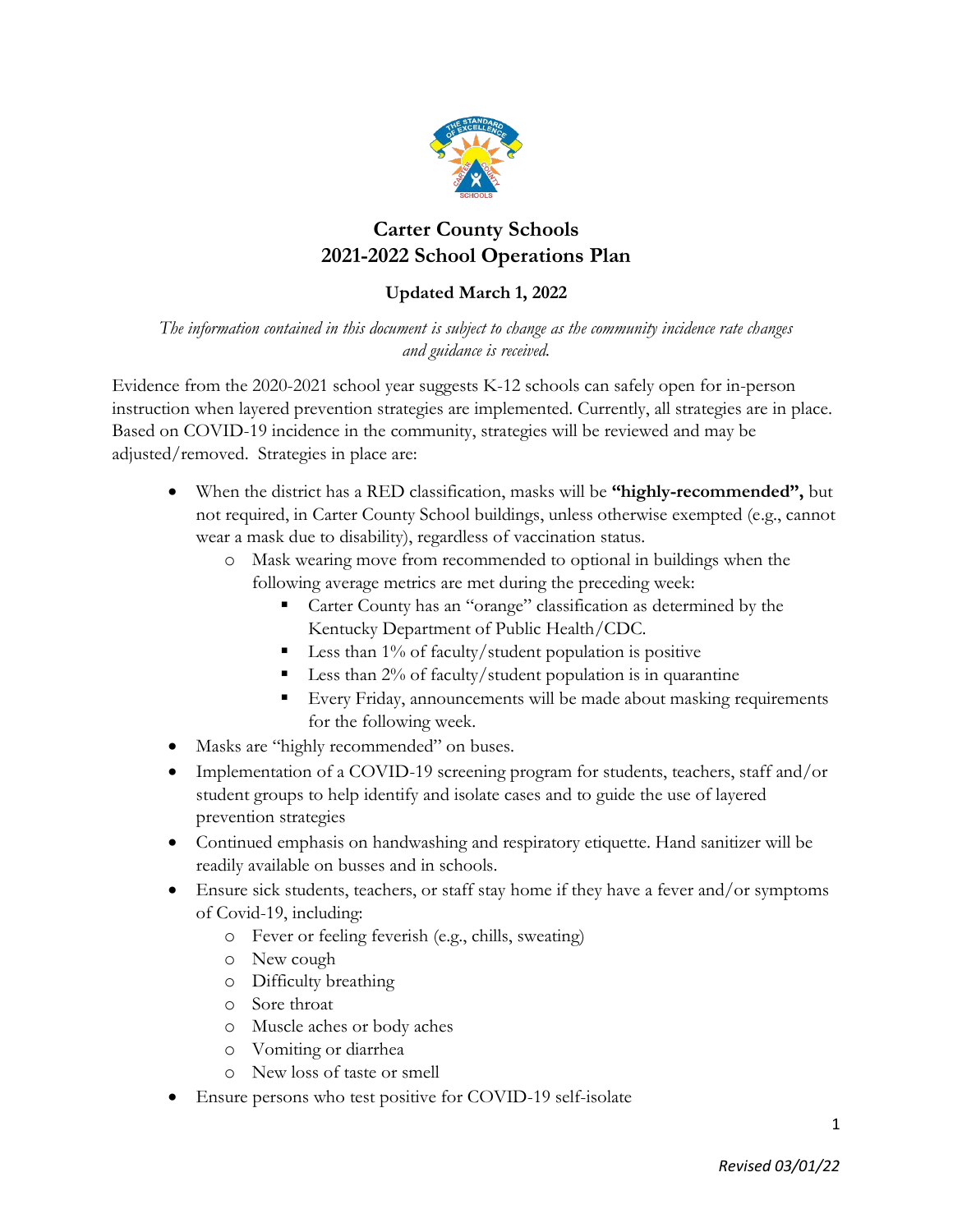- Direct sick persons to a health care provider to be tested and isolate at home until they receive their test result
- Collaborate with the Carter County Health Department to facilitate quarantine and contact tracing
- Emphasis on cleaning and disinfecting facilities and high-touch shared surfaces

# **Frequently Asked Questions**

Schools are an essential part of community infrastructure and the return to in-person instruction for K-12 students is a priority.

#### **1. What happens if someone in a school tests positive?**

If an individual in a school tests positive for COVID-19, the individual will be required to self-isolate away from school for 5 days after the start of the illness (or testing date) or otherwise follow the direction of the local public health department. Upon return, the health department may require the use of a mask for 5 additional days.

#### **2. Under what condition will my child be quarantined?**

Unvaccinated individuals who have had close contact with a person diagnosed with COVID-19 may be quarantined. A close contact is an **unmasked** student who was less than 3 feet of an infected person for a total of 15 minutes while the person was considered contagious.

# **Students that do not wear masks will have a greater likelihood of being quarantined due to close-contact exposure.**

**Exception:** In the classroom setting, the close contact definition excludes students who were 3 feet or greater away from an infected student if both students were engaged in consistent and correct use of masks and other prevention strategies were in place.

# **3. How long does my child have to stay in quarantine and how are they released from quarantine?**

Unvaccinated students who are identified as close contacts will be instructed to selfquarantine regardless of whether the exposure occurred within or outside of the school setting. Quarantine may be discontinued when the local health department determines the individual is safe to be around others or:

- After day 5 without testing if the individual is symptom-free
- Health department may require masking of students returning from isolation/quarantine.